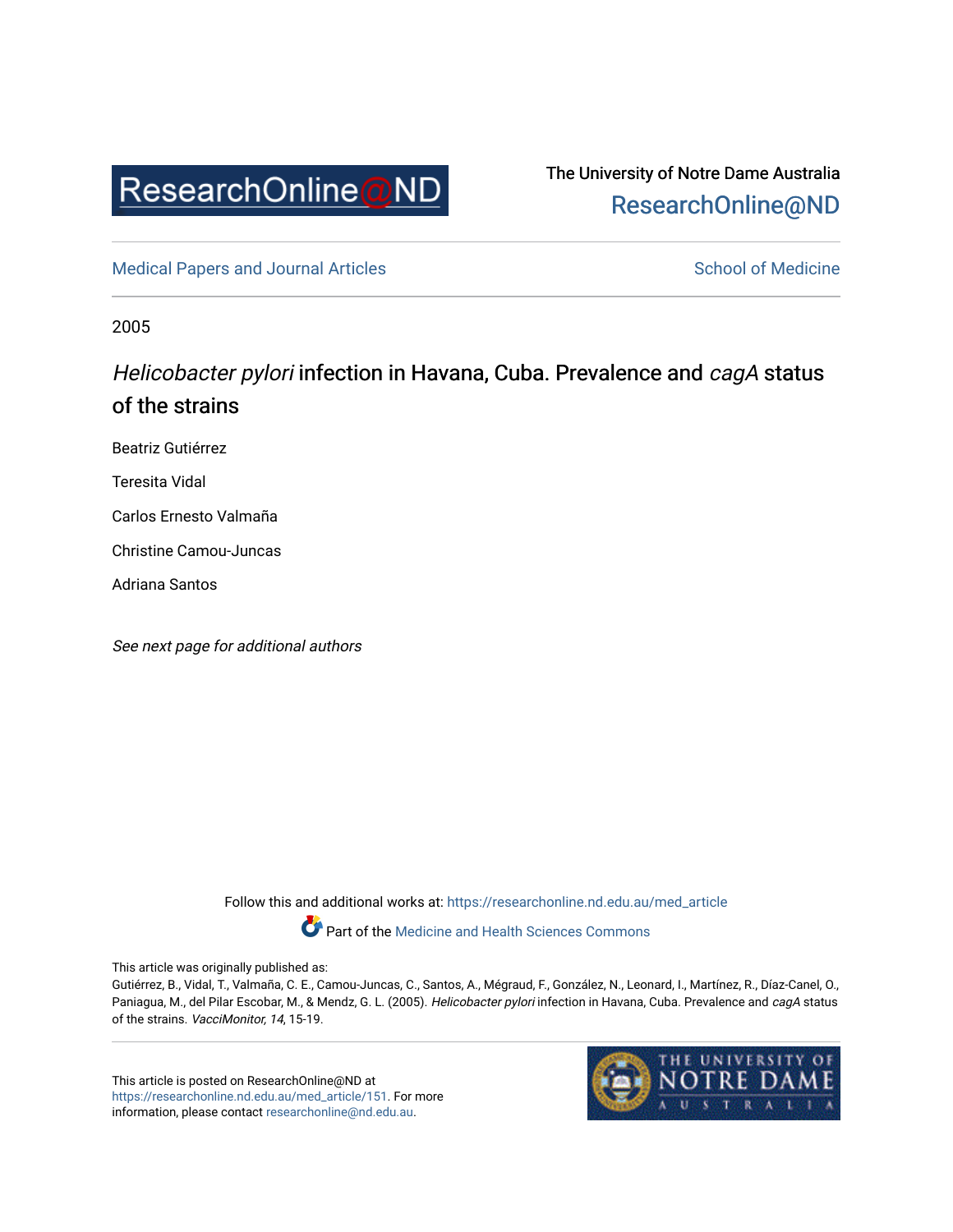### Authors

Beatriz Gutiérrez, Teresita Vidal, Carlos Ernesto Valmaña, Christine Camou-Juncas, Adriana Santos, Françis Mégraud, Nery González, Ibrahim Leonard, Rolando Martínez, Osvaldo Díaz-Canel, Manuel Paniagua, María del Pilar Escobar, and George L. Mendz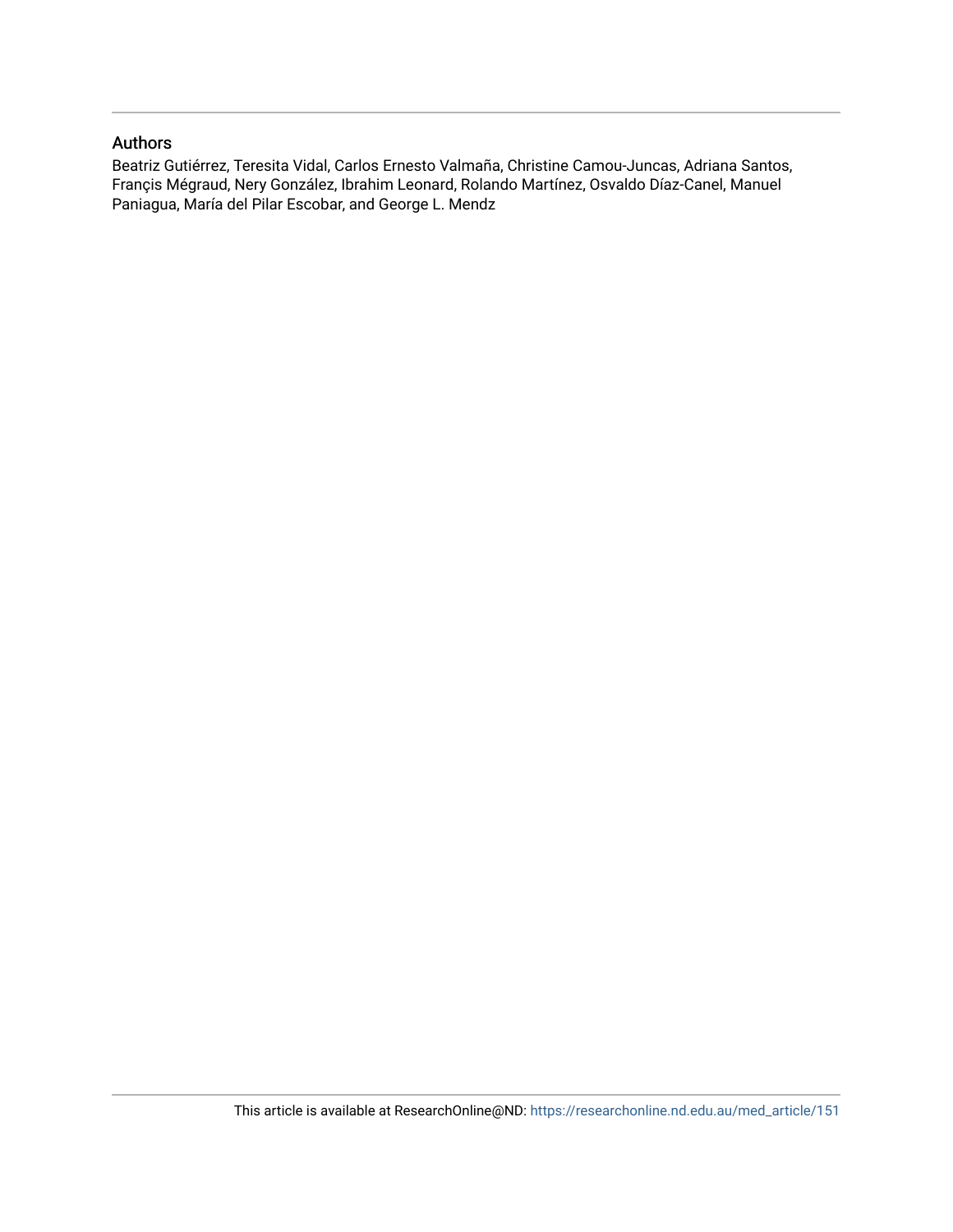# **Helicobacter pylori infection in Havana, Cuba. Prevalence and cagA status of the strains**

Beatriz Gutiérrez<sup>1,2,3</sup>, Teresita Vidal<sup>2,3</sup>, Carlos Ernesto Valmaña<sup>2,3</sup>, Christine Camou-Juncas<sup>3</sup>, Adriana Santos<sup>3</sup>, Françis Mégraud<sup>3</sup>, Nery González<sup>4</sup>, Ibrahim Leonard<sup>4</sup>, Rolando Martínez<sup>5</sup>, Osvaldo Díaz-Canel<sup>5</sup>, Manuel Paniagua<sup>6</sup>, María del Pilar Escobar<sup>6</sup> and George L. Mendez<sup>3,7</sup>.

1 Academia de Ciencias de La República Dominicana, Santo Domingo, República Dominicana.

2 Instituto Finlay, Centro de Investigación-Producción de Vacunas, Ciudad de La Habana, Cuba.

<sup>3</sup>Laboratoire de Bactériologie, Université Victor Segalen Bordeaux 2, Bordeaux, France.

4.Instituto de Oncología, Ciudad de La Habana, Cuba.

5 CCE Hospital Universitario Calixto García, Ciudad de La Habana, Cuba.

<sup>6</sup>Instituto de Gastroenterología, Ciudad de La Habana, Cuba.

<sup>7</sup>School of Biotechnology and Biomolecular Science, University of New Sout Wales, Sydney, Australia. E-mail:  $begin@if@{\@ifnextchar\@ifnextchar\!\!\!} \overline{0} \\[-1.5mm] \text{E-mail:} \overline{begin@ifnextchar\text{\textsf{def}}{\mathcal{P}}}} \overline{0} \end{cases} \text{infomed} \underline{s} \\[-1.5mm]$ 

There is a great paucity of information about *Helicobacter pylori* infection in the countries of the Caribbean basin. Almost no studies have been performed to determine the prevalence, antibiotic resistance or virulence factors of the bacterium. To measure the prevalence of *H. pylori* infection among patients attending endoscopy in three clinics in Havana, Cuba, to evaluate clarithromycin resistance, and to determine the *cagA* status of the strains obtained. Endoscopy was performed and biopsies were obtained from 117 successive patients attending the Institute of Oncology, the Institute of Gastroenterology, and the Calixto Garcia Hospital in Havana, Cuba. Biopsies were maintained at -70 °C before being cultured on three different media (two selective and one non-selective) and incubated for 7 days at 37 °C under a microaerobic atmosphere. The presence of *H. pylori* was identified by oxidase, catalase and urease activities. DNA was extracted, and PCR was performed with primers *H2761676* which amplify a 397 bp fragment of the *cagA* gene. Clarithromycin susceptibility was measured by the gel diffusion method. The diagnoses of patients were: 1 gastric carcinoma; 19 duodenal ulcers; 8 gastric ulcers; and 89 non-ulcer dyspepsia, including (62) gastritis, (9) hiatal hernia,(2) biliary reflux, (1) gastric polyps, and (15) no abnormality. Among the 117 biopsies tested, 83 were *H. pylori* positive (70.9%). The *cagA* status determined for 35 cases gave a positive result in 31 cases (88.5%). Only 3% of the strains were resistant to clarithromycin. The prevalence of *Helicobacter pylori* infection in the symptomatic population of La Habana is the same as reported for other developing countries. Most strains were *cagA* positive and are likely harbour the *cag* pathogenicity island. The low resistance to clarithromycin in the strains studied probably reflects the low degree of use of the antibiotic in this population.

**Keywords***: H. pylori*, prevalence, endoscopic diagnosis

#### **Introduction**

The infection caused by *Helicobacter pylori* plays an important role in the development of several digestive diseases and it has a worldwide distribution and is significantly more frequent in developing countries than in industrialized country. This microorganism has been recently accepted as related to active chronic gastritis, peptic disease (both gastric and duodenal ones), gastric adenocarcinoma and gastric lymphoma type MALT (1-5). The phenotype and genotype study of *Helicobacter pylori* include putative bacterial virulence factors. The most common bacterial virulence factors studies are the *cag* pathogenicity island, for which *cagA* is a marker and the vacuolating cytotoxin VacA (6-8). Few studies have been performed in the Caribbean to determine the prevalence of *Helicobacter pylori* infection and to get an insight into the type of strains which are circulating (9-12).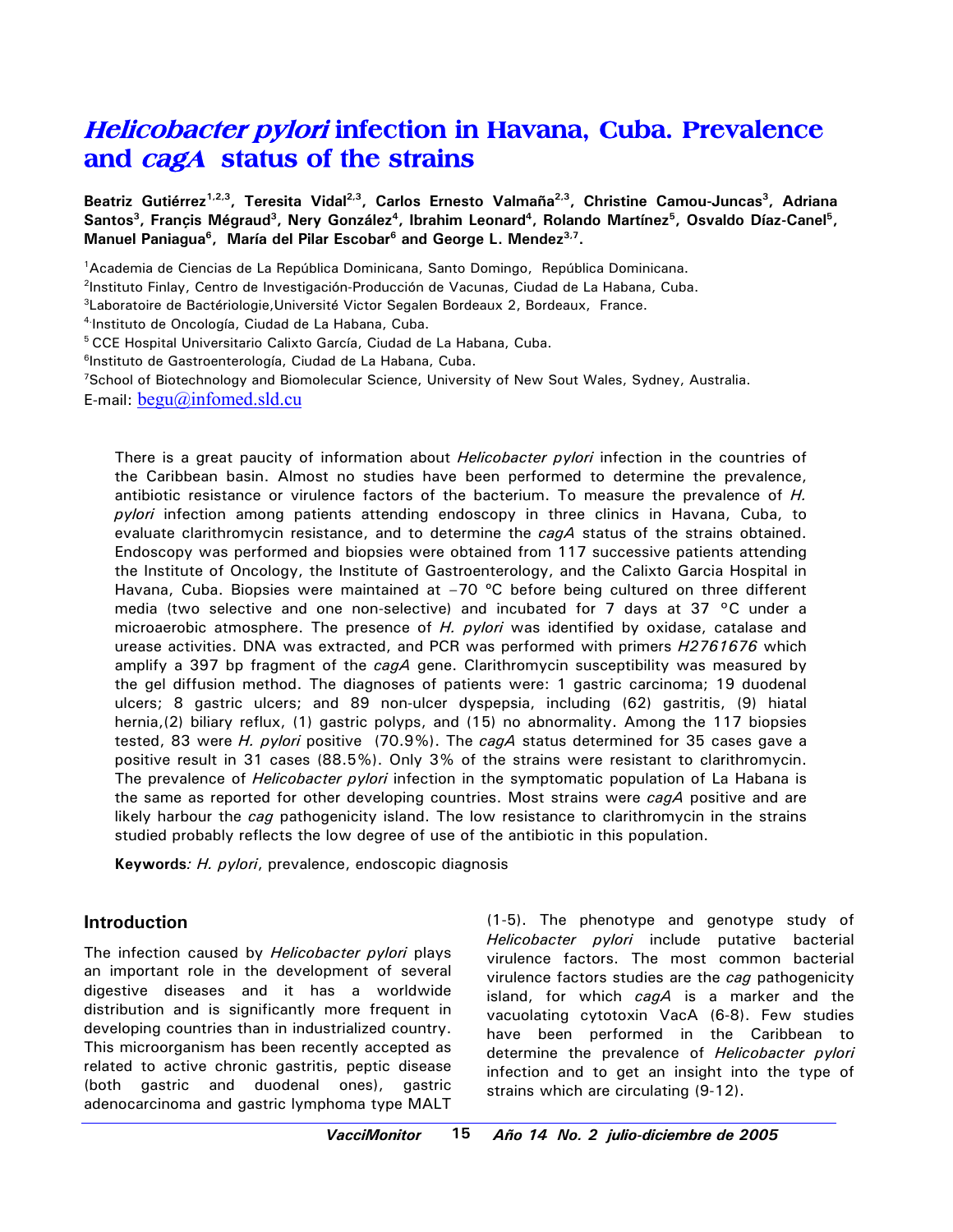#### **Our aims were**

- To determine the prevalence of *H. pylori* infection among patients attending endoscopy clinic in Cuba.
- ◆ To evaluate the *cagA* status of the strains obtained.
- $\checkmark$  To evaluate clarithromycin susceptibility.

## **Material & Methods**

**Biopsy specimens:** We examined *H. pylori* strain isolated from 117 patients who were subjected to upper gastrointestinal endoscopy for clinical reasons at the Institute of Oncology, the Institute of Gastroenterology and Calixto García Hospital in Havana, Cuba. Patients had the following endoscopic diagnosis: gastric carcinoma (1); duodenal ulcer (19); gastric ulcer (8); non ulcer dyspepsia: 89 including erosive gastritis (62), hiatal hernia (9), biliary reflux (2 ), gastric polyps (1), no abnormality (15). All patients signed informed consent. During the endoscopic procedure three biopsy specimen (two the antrum and one from the corpus) and were maintained at -70ºC before being cultured.

**Culture of** *H. pylori***:** Biopsies specimens were placed in 0.5 mL of Brucella broth (Biomérieux) and homogenized with an electric tissue homogeniser Ultraturax; LaboModerne, Paris, France for 30s. Aliquots were placed for isolation on each of three different media (selective in house medium, pylori Agar Biomérieux, Marcy L 'Etoile, France), and a non-selective Columbia medium (Oxoid Unipath, Basingstoke, Hants,UK) enriched with 10% human blood. All media were incubated for 7 days at 37 ºC in a microaerobic atmosphere. They were identified by colony morfology, oxidase, catalase and urease activities. Clarithromycin susceptibility was measured by the gel diffusion method. Table 1 (13-19).

**DNA extraction:** A pool of colonies obtained from 35 patients were transferred to a microcentrifuge tube that contained 500 µl of sterile distilled water and centrifugated for five min at 10 000 g. The pellet was resuspended in 300 µl of extraction buffer (20 µM Tris/HCL,pH 8, 0.5% Tween 20) and proteinase K was added at final concentration of 0.5 µg/mL. The mixture was incubated at 55 ºC for one hour. Finally the enzyme was inactivated by heating the sample for 10 minutes at 98 ºC (20).

*cagA* **gene detection**: Primers used for *cagA* typing were H276/676. For PCR of each sample, the mixture contained 25 pmol of each primer, 100 ng of genomic DNA, each deoxynucleoside triphosfate at a concentration of 100 µM, and 1U of Taq DNA. The reactions were performed in an automated DNA thermal cycler, with 30 cycles of denaturation 94 ºC for 1 min, annealing at 52 ºC for 1 min, and extension at 72 ºC for 2 min (21,22).

**PCR product detection:** All amplified PCR products were resolved in 0.8% agarose gels, stained with ethidium bromide and detected under a short wavelength UV Light source. We consider strain *cagA* positive when it show a product of 397 bp fragment in PCR reaction (22-24).

## **Results & Discussion**

*H. pylori* status of the Cuban population has not been explored. Endoscopy was performed and biopsies were obtained from 117 successive patients attending the Institute of Oncology, the Institute of Gastroenterology, and the Calixto García Hospital in Havana, Cuba. Biopsies were maintained at -70 °C before being cultured on three different media ( two selective and one nonselective) and incubated for 7 days at 37 °C under a microaerobic atmosphere. The presence of *H. pylori* was identified by oxidase, catalase and urease activities. DNA was extracted, and PCR was performed with primers H276/676 which amplify a 397 bp fragment of the *cagA* gene. Clarithromycin susceptibility was measured by the gel diffusion method. The diagnoses of patients were: 1 gastric carcinoma; 19 duodenal ulcers; 8 gastric ulcers; and 89 non-ulcer dyspepsia, including (62) gastritis, (9) hiatal hernia, (2) biliary reflux, (1) gastric polyps, and (15) no abnormality. Among the 117 biopsies tested, 83 were *H. pylori* positive (70.9%). The *cagA* status determined for 35 cases gave a positive result in 31 cases (88.5%). Only 3% of the strains were resistant to clarithromycin (Table 1-2).

The prevalence of *H. pylori* infection in the symptomatic population of La Habana is the same as reported of other developing countries (9-12). Most strains were *cagA* positive and are likely harbour the *cag* pathogenicity island (Tabla 2).The low resistant to clarithromycin in the strains studied probably reflects the low degree of use of the antibiotic in this population (25-27).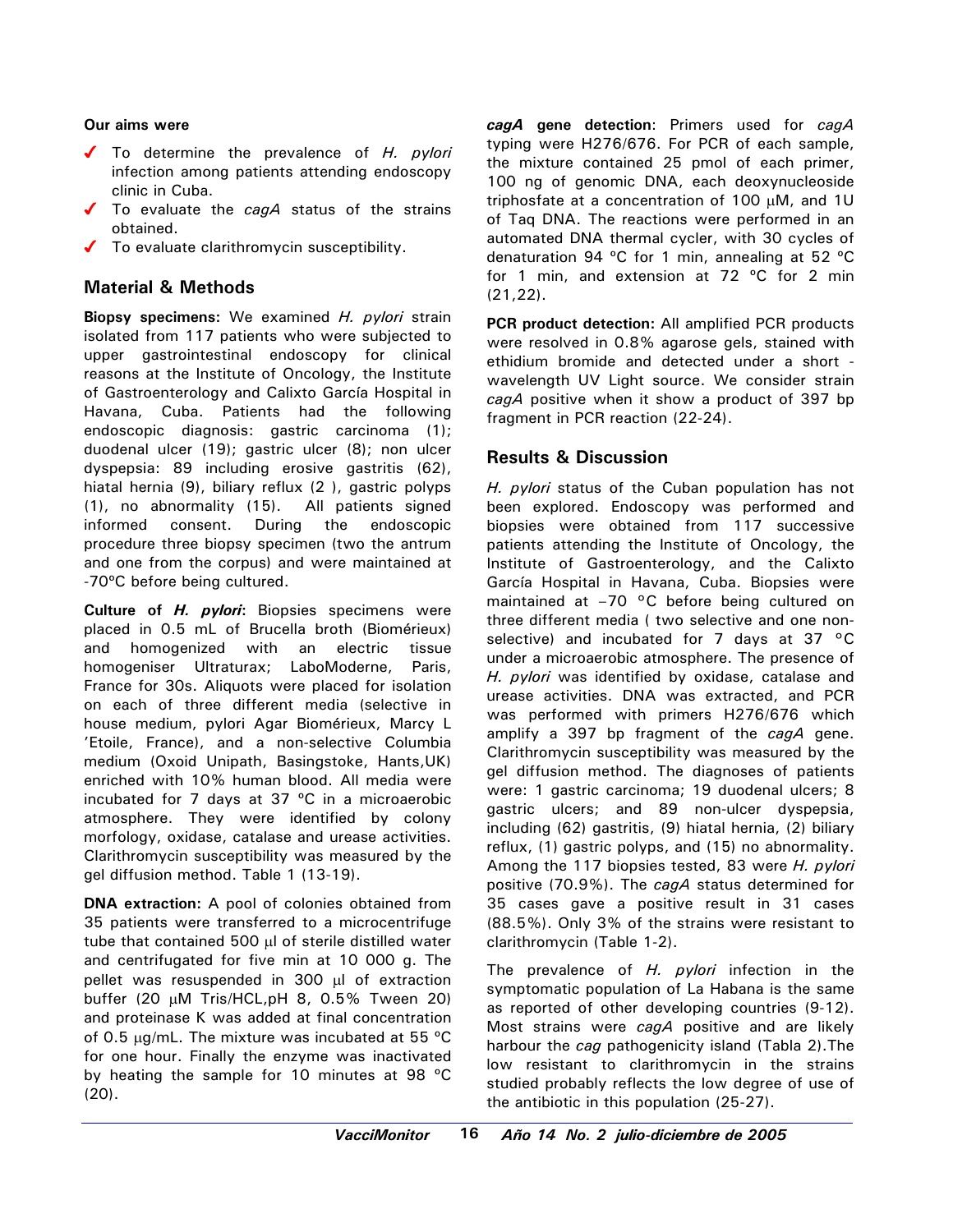| <b>Endoscopic diagnosis</b> | No. Positives/No.<br>samples |
|-----------------------------|------------------------------|
| Duodenal ulcer              | 15/19                        |
| Gastric ulcer               | 8/8                          |
| Gastric Carcinoma           | 0/1                          |
| Non-ulcer dyspepsia         |                              |
| *Gastris                    | 42/62                        |
| *Hiatal Hernia              | 8/9                          |
| *Biliary reflux             | 1/2                          |
| *Gastric polyps             | 1/1                          |
| *No abnormality             | 8/15                         |

**Table 1.** Growth of *Helicobacter pylori* isolated from biopsy specimens on direct culture

**Table 2.** Genotype *cagA* from Cuban isolated of *Helicobacter pylori*

| <b>Endoscopic diagnosis</b> | No. isolated tested/<br>$cagA +$ |
|-----------------------------|----------------------------------|
| Gastric ulcer               | 4/4                              |
| Non-ulcer dyspepsia         |                                  |
| *Gastritis                  | 17/13                            |
| * Hiatal Hernia             | 3/3                              |
| * Biliary reflux            | 1/1                              |
| *Gastritis & Hiatal Hernia  | 2/2                              |
| *No abnormality             | 1/1                              |
| *Other diagnosis            | 7/7                              |

#### **Conclusion**

- ◆ The prevalence of *Helicobacter pylori* infection in the symptomatic population of La Habana is the same as reported for other developing countries.
- $\sqrt{\phantom{0}}$  Among the 117 biopsies tested, 83 were positive (70.9%).
- ◆ The *cagA* status determined for 35 cases gave a positive result in 31 cases (88.5%).
- ◆ Most strains were *cagA* positive and are likely harbour the *cagA* pathogenicity island.
- $\sqrt{\phantom{a}}$  The low resistance to clarithromycin in the strains studied probably reflects the low degree of use of the antibiotic in this population.

#### **References**

1. Basso L, Clune J, Beattie S. Epidemiology of *Helicobacter pylori* infection. *Rev Esp de Enferm Dig.* 1990; 78 (Supl.1):40.

- 2. Boixeda de Miguel D, Martín de Argila C. Epidemiología de la infección por *Helicobacter pylori*. En: Boixeda de Miguel D, Gisbert JP, Martín de Argila C. Infección por *Helicobacter pylori*. Dónde está el límite? Barcelona: *Prodisa*. 1996:75-91.
- 3. F. Mégraud, N. Broutet. Epidémiologie, acquisition et transmission de *Helicobacter pylori*. La *Revue du Praticien.* 2000;50:1414- 1417.
- 4. Pounder RE, Ng D. The prevalence of *H. pylori* infection different countries. *Aliment Pharmacol Therapy*. 1995; (Supp.2):33-39.
- 5. .Eurogast Study Group. Epidemiology of, and risk factors for, *Helicobacter pylori* infection among 3194 asymptomatic sujects in 17 populations. *Gut.* 1993; 34:1672-1676.
- 6. .A. Occhialini, A. Marais, M. Urdaci, F. Garcia, R. Sierra, N. Muñoz, A. Covacci, F. Mégraud. Composition and gene expression of the cag pathogenicity island in *Helicobacter pylori* strains isolated from gastric carcinoma and gastritis patients in Costa Rica. *Infection and Immunity.* 2001:1902-1908.
- 7. L. J. Van Doorn, C. Figueiredo, F. Mégraud, S. Pena, P. Midolo, D.M. Queiroz, F. Carneiro, B. Vanderborght, M. F. Pegado, R. Sanna, W. De Boer, P. Schneeberger, P. Correa, E.K.W. Ng, J. Atherton, M.J. Blaser, W.G.V. Quint. Geographic distribution of *vacA* allelic types of *Helicobacter pylori*. *Gastroenterology.* 1999, 116: 823-830.
- 8. M. Heikkinen, K. Mayo, F. Mégraud, M. Vornanen, S. Marin, P. Pikkarainen, R. Julkunen. Association of *cagA*-positive and *cagA*-negative *Helicobacter pylori* strains with patients' symptoms and gastritis in primary care patients with functional upper abdominal complaints. *Scandinavian Journal of Gastroenterology.* 1998, 33:31-38.22.
- 9. B. Gutiérrez,T. Vidal, C.E.Valmaña, N. Santiesteban, N. González, I. Leonard, J. Ruiz, O. Díaz Canel, R. Martínez, M.P. Escobar, B. Grá, E. Galbán, M. González, G. Sierra. Primer informe sobre el aislamiento de *Helicobacter pylori* asociado a enfermedades digestivas en Ciudad de La Habana. *VacciMonitor.* 2001;10(1):22.
- 10. B. Gutiérrez, C. Camou, A. Santos, T. Vidal, C. E.Valmaña, N. González, I. Leonard, O. DíazCanel, R. Martínez, M. Paniagua, M. P Escobar, GL Méndez and F. Mégraud.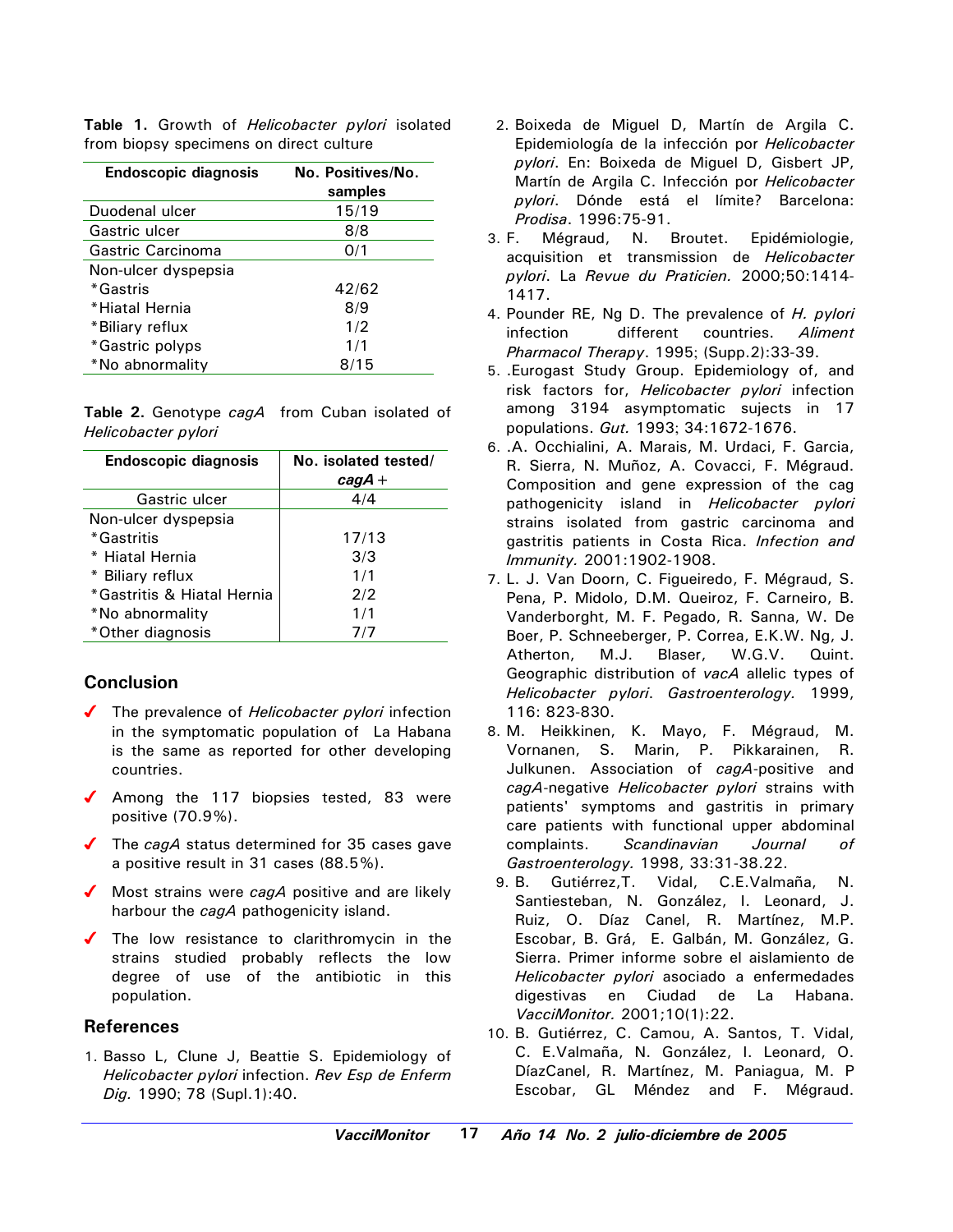Prevalence of Helicobacter pylori Infection and Characterics of Strains in La Habana, Cuba. *Gut.* 2002; 51(3).

- 11. B. Gutiérrez. Characteristics of Helicobacter pylori Strains and Prevalence in La Habana, Cuba Helicobacter, *8 Gut; 2003:*398.
- 12. .B. Gutiérrez, T.Vidal, C.E. Valmaña, C. Camou, F. Mégraud, LKhoury, T. Moore, I. Pérez, M. Pérez, M. Mercede Y. Domínguez, E. Cordones, P. Álvarez, M. Guerra, GL. Mendez. Seroprevalencia de *Helicobacter pylori* en áreas del Caribe. Santo Domingo, República Dominicana. *ConCiencia*, Revista de Ciencias Naturales, Física y Tecnología. 2005;1(1).
- 13. Y. Glupczynski. Culture of *Helicobacter pylori* from gastric biopsies and antimicrobial susceptibility testing. *Helicobacter pylori*: techniques for clinical diagnosis & basic research. *Adrain Lee, Francis Mégraud*. 1996: 17-32.
- 14. A European study group on *in vitro* suseptibility of *H.pylori* to antimicrobial agents. Coordinators: Y. Glupczynski, F. Mégraud, M. Lopez-Brea, L. Andersen. Results of a multicentre European survey of *in vitro* antimicrobial resistance in *Helicobacter pylori* (1997-1998). *European Journal of Clinical Microbiology* and *Infectious Diseases.* 2001 (sous presse).
- 15. F. Mégraud. Problèmes posés par la résistance de *Helicobacter pylori* aux antibiotiques. Presse Médicale 1997, 37: 1775-1780.
- 16. F. Mégraud. Epidemiology and mechanism of antibiotic resistance in *Helicobacter pylori*. Gastroenterology 1998, 115: 1278-1282.
- 17. F. Mégraud. Strategies to treat patients with antibiotic resistant *Helicobacter pylori*. *International Journal of Antimicrobial Agents* 2000, 16: 507-509.
- 18. F. Mégraud. Antibiotic resistance in *Helicobacter pylori* infection. *British Medical Bulletin* 1998, 54: 207-216.
- 19. L. Monteiro, F. Mégraud. Microbiological aspects of antibiotic resistant *Helicobacter pylori* strains. Italian *Journal of Gastroenterology and Hepatology.* 1998, 30(3): 329-333.
- 20. L. Monteiro, J. Cabrita, F. Mégraud. Evaluation of the performance of three DNA enzyme immuno assays for the detection of *Helicobacter pylori* PCR products from biopsy

specimens. *Journal of Clinical Microbiology* 1997; 35:2931-2936.

- 21. P.J. Jenks, F. Mégraud, A. Labigne. Clinical outcome after infection with *Helicobacter pylori* does not appear to be reliably predicted by the presence of any of the genes of the *cag* pathogenicity island. *Gut.* 1998;43:752-75.
- 22. L. Monteiro, C. Birac and F. Mégraud. Detection of *Helicobacter pylori* in gastric biopsy by polymerase chain reaction. *Helicobacter pylori*: techniques for clinical diagnosis & basic research. *Adrain Lee, Francis Mégraud.* 1996, 112-120.
- *23.* Antonello Covacci and Rino Rappuoli. PCR amplification of gene sequences from *H. pylori* strains. *Helicobacter pylori*: techniques for clinical diagnosis & basic research. *Adrain Lee and Francis Mégraud.* 1996, 94-111.
- 24. L. Monteiro, J. Hua, C. Birac, H. Lamouliatte, F. Mégraud. Quantitative Polymerase Chain Reaction for the detection of *Helicobacter pylori* in gastric biopsy specimens. *European Journal of Clinical Microbiology and Infectious Disease* 1997; 16:143-149.
- 25. H. Lamouliatte, The Aquitaine Gastro Association, R. Samoyeau, A. de Mascarel, F. Mégraud. Double vs. single dose of pantoprazole in combination with clarithromycin and amoxycillin for 7 days, in eradication of *Helicobacter pylori* in patients with non-ulcer dyspepsia. *Alimentary Pharmacology & Therapeutics.* 1999;13: 523-1530.
- 26. H. Lamouliatte, R. Cayla, F. Zerbib, S. Forestier, A. de Mascarel, M. Joubert-Collin, F. Mégraud. Dual therapy using a double dose of lansoprazole with amoxicillin versus triple therapy using a double dose of lansoprazole, amoxicillin, and clarithromycin to eradicate *Helicobacter pylori* infection: results of a prospective randomized open study. *American Journal of Gastroenterology* 1998; 93:1531- 1534.16.
- 27.T. Vidal, B. Gutiérrez, CE. Valmaña, R. Ochoa F. Mégraud, GI. Pérez Pérez, M. Paniagua, GL Mendez. Helicobacter pylori infection diagnosis in gastro-duodenal disease in La Havana, Cuba. Blackwell Publishing LTD. *Helicobacter.* 2004;9:487-604